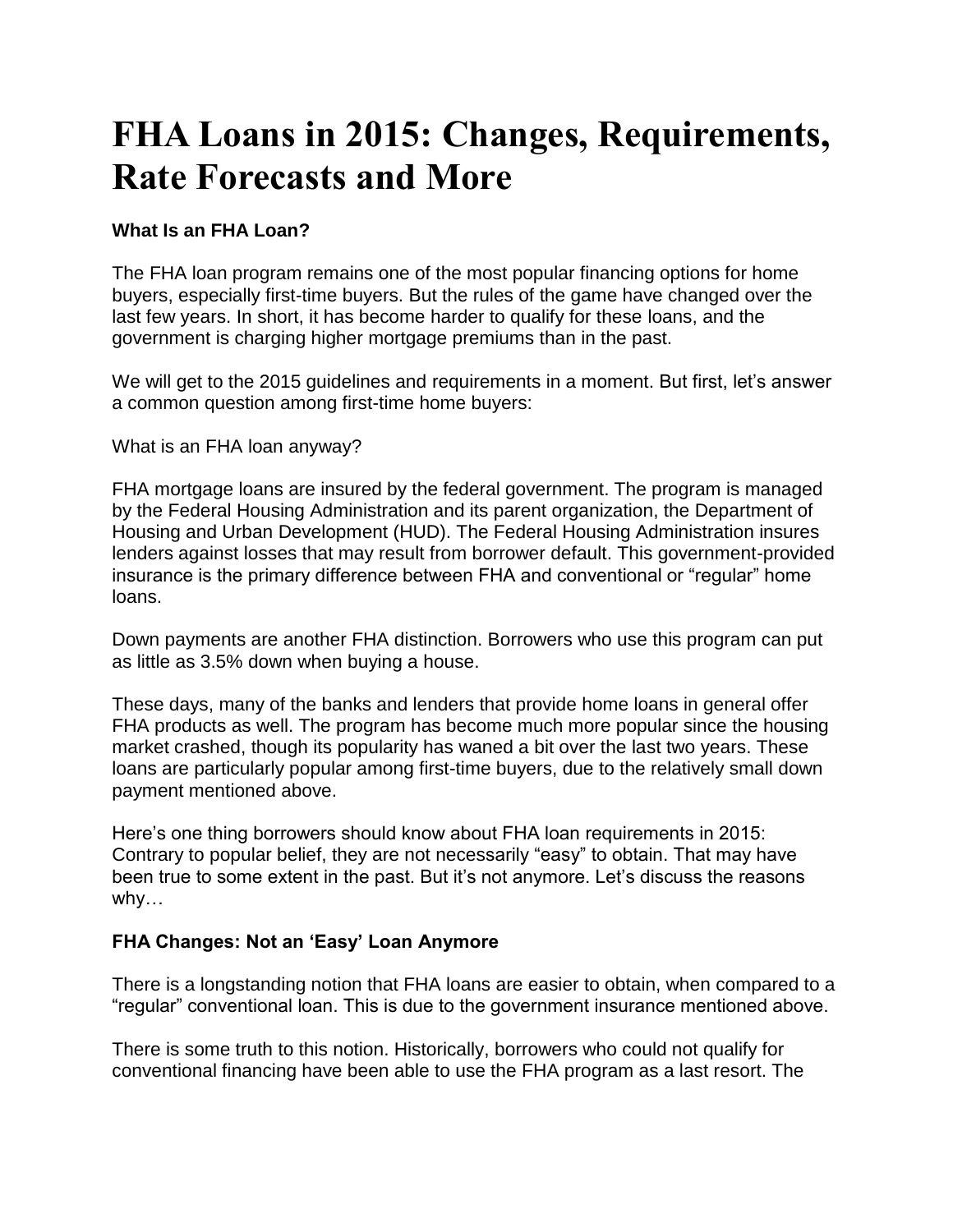government backing makes lenders a bit more forgiving, when it comes to borrower qualifications and credentials.

But the qualification "gap" has narrowed over the last two or three years. The reason for this is that the Federal Housing Administration's capital reserve fund (the money they are required to have on hand) took a huge hit during the housing crisis and subsequent recession. In fact, the FHA went into the red for a while, having no reserve funds at all.

In 2013, the usually self-sufficient agency required a taxpayer bailout of \$1.7 billion to cover losses resulting from shaky loans made during the housing collapse. That was the first time in the agency's 79-year history that it required taxpayer funding to stay afloat.

In the wake of those troubles, the Department of Housing and Urban Development made a series of FHA program changes designed to (A) bolster revenues and (B) reduce future losses. Among the changes were new credit-score rules for borrowers, higher insurance premiums, and reduced limits on maximum loan size. In short, the agency is now requiring higher standards for borrowers, and charging more for FHA loans. These rules will apply to borrowers in 2015 as well (see the guidelines section below).

#### **2015 Guidelines and Requirements at a Glance**

FHA guidelines and requirements for 2015 will be very similar to what they are now. No major changes have taken place over the last few months, and none have been announced for the months ahead. That doesn't mean HUD won't make additional program changes sometime during 2015. They certainly could. It just means we don't anticipate anything new for the *foreseeable* future.

Here is an overview of FHA loan requirements and standards for 2015:

- This program is open to all borrowers who meet the minimum eligibility requirements below. It is not limited to first-time buyers, contrary to popular belief.
- All FHA borrowers are required to make a down payment of at least 3.5% of the sale price or the appraised value (whichever is less).
- To qualify for the 3.5% down-payment option mentioned above, borrowers must have a credit score of 580 or higher.
- Borrowers with a credit score between 500 and 579 must put at least 10% down, if they can get approved at all.
- There are debt requirements as well, but these are a bit more lax when compared to the credit scores above. Generally speaking, a borrower's total monthly debt load should account for no more than 43% of his or her monthly income.
- HUD allows borrowers to have higher debt-to-income ratios if the lender can identify and document "significant compensating factors." Such factors might include a long history of timely mortgage payments, excellent credit, or significant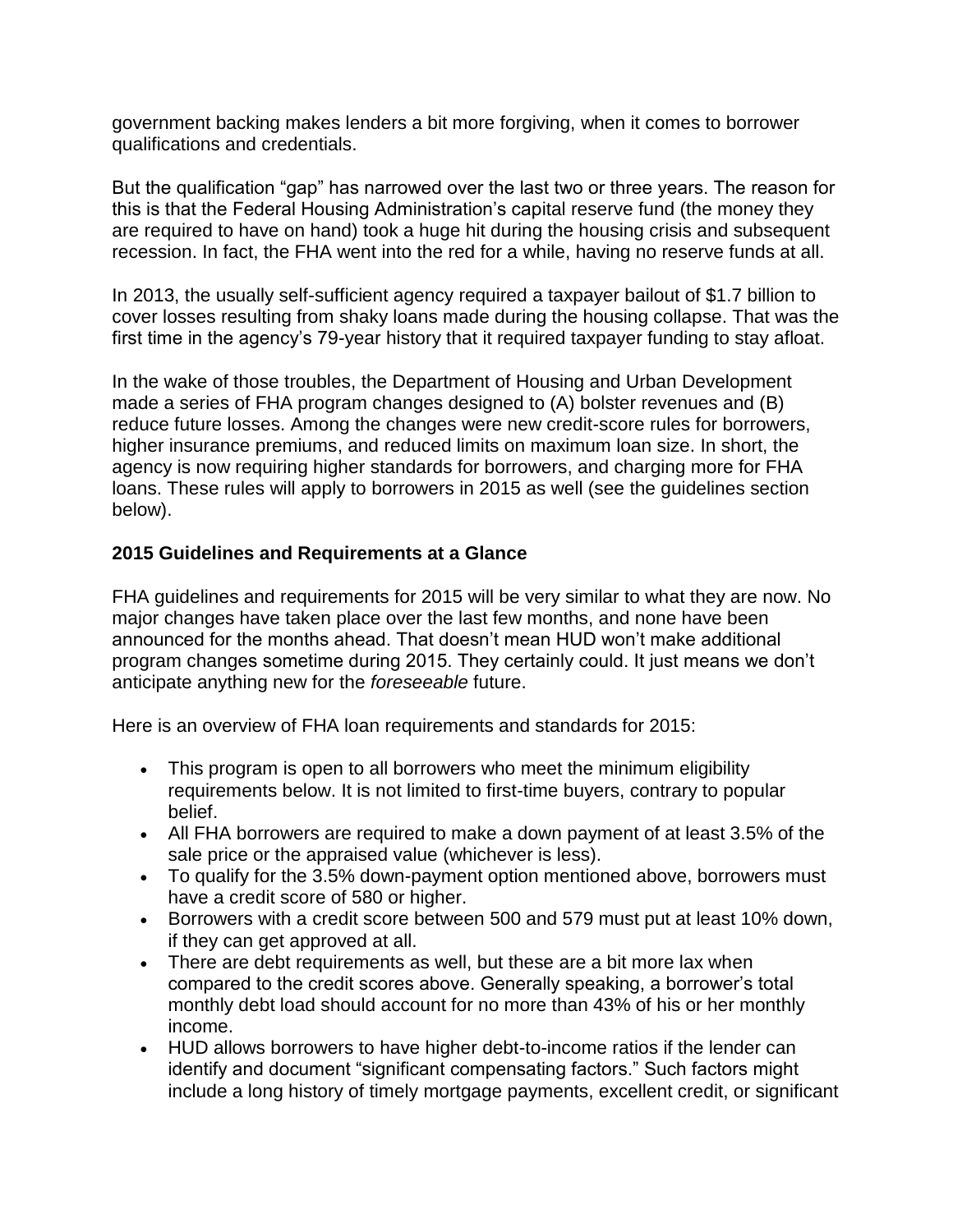cash reserves. For a complete list of compensating factors for "high-debt" borrowers, refer to HUD Handbook 4155.1, Chapter 4, Section F.

- Borrowers with credit scores below 620, and total debt-to-income (DTI) ratios above 43%, may encounter additional scrutiny during the application and approval process. Borrowers in this bracket may have to undergo manual underwriting. The underwriter will be looking for compensating factors to make up for the low-score / high-debt situation.
- Lenders can impose their own guidelines on *top* of those promulgated by HUD. This is known as an "overlay." So it's possible for a borrower to be turned down due to a low credit score (for instance), even though the score meets HUD's minimum cutoff. There are essentially two sets of requirements — the lender's, and the government's.

Note: This is a brief overview of 2015 FHA standards and guidelines. For more information on this subject, refer to FHAhandbook.com or HUD.gov. Additionally, there are exceptions and allowances to many of the requirements mentioned above. Borrowers should not assume they are unqualified based on one or more of these guidelines. The only way to know for sure is to apply for the program.

# **Mortgage Rate Forecast for 2015**

This is the part where we gaze into our crystal ball to conjure an FHA mortgage rate forecast for 2015. Actually, I'm going to defer to a third party on this one. Here is a chart that shows Freddie Mac's expectations for 30-year fixed mortgage rates, between now and the end of 2015.



## Freddie Mac outlook for 30-year mortgage rates

Freddie Mac is the government-controlled corporation that buys and sells mortgagebacked securities. They have been running a weekly survey of lending rates since 1971. The chart above shows their economists' "best guess" for rate changes over the next